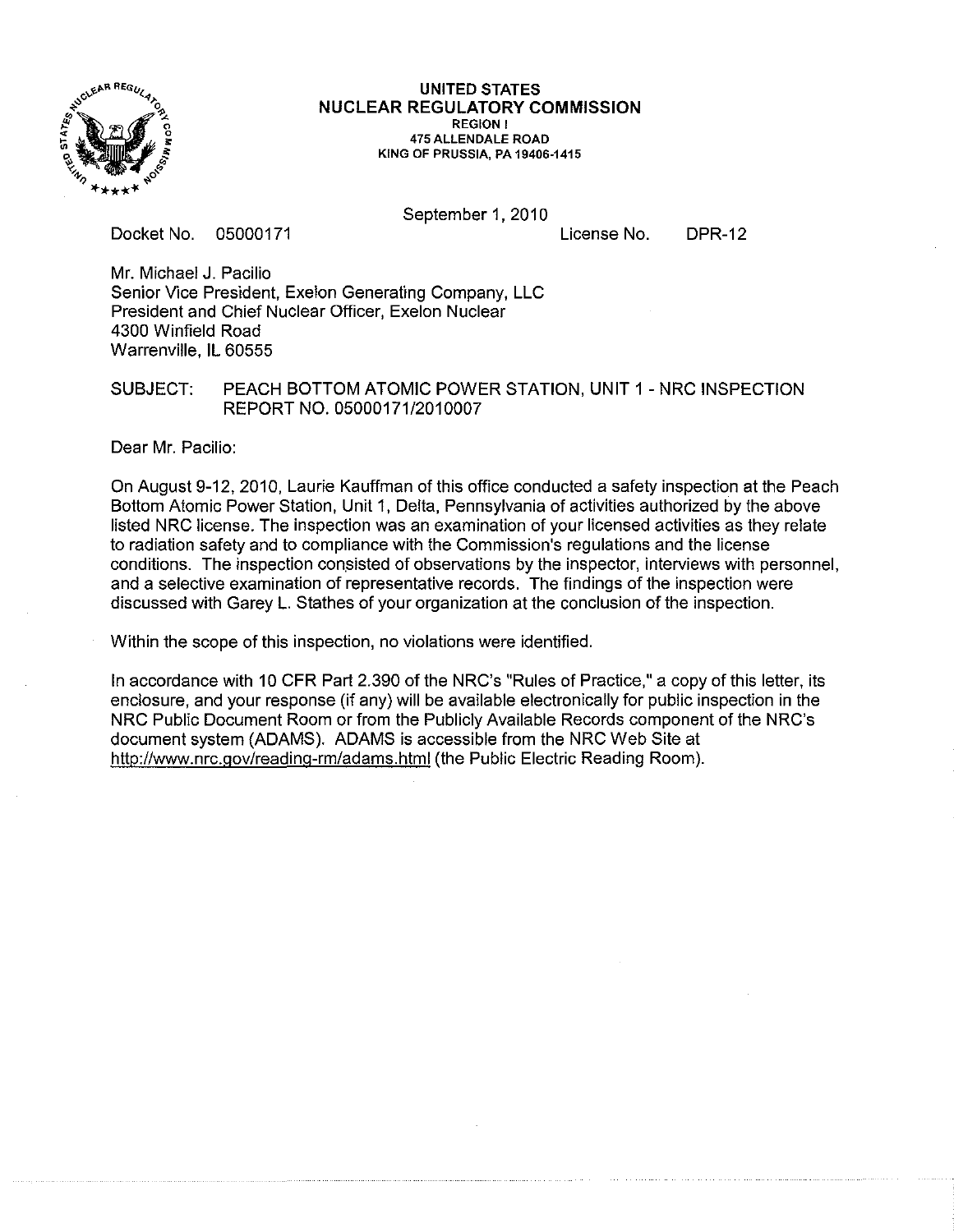M. Pacilio 2

No reply to this letter is required. Please contact Laurie Kauffman at (610) 337-5323 or Laurie.Kauffman@nrc.gov if you have any questions regarding this matter.

Sincerely,

Mark Gabet

 $~$  A $\prime\prime$  Judith A. Joustra, Chief Decommissioning Branch Division of Nuclear Materials Safety

Enclosure: Inspection Report No. *05000171/2010007 wi* Attachment: Supplemental Information

cc wlencl: Distribution via ListServ State of Illinois Commonwealth of Pennsylvania